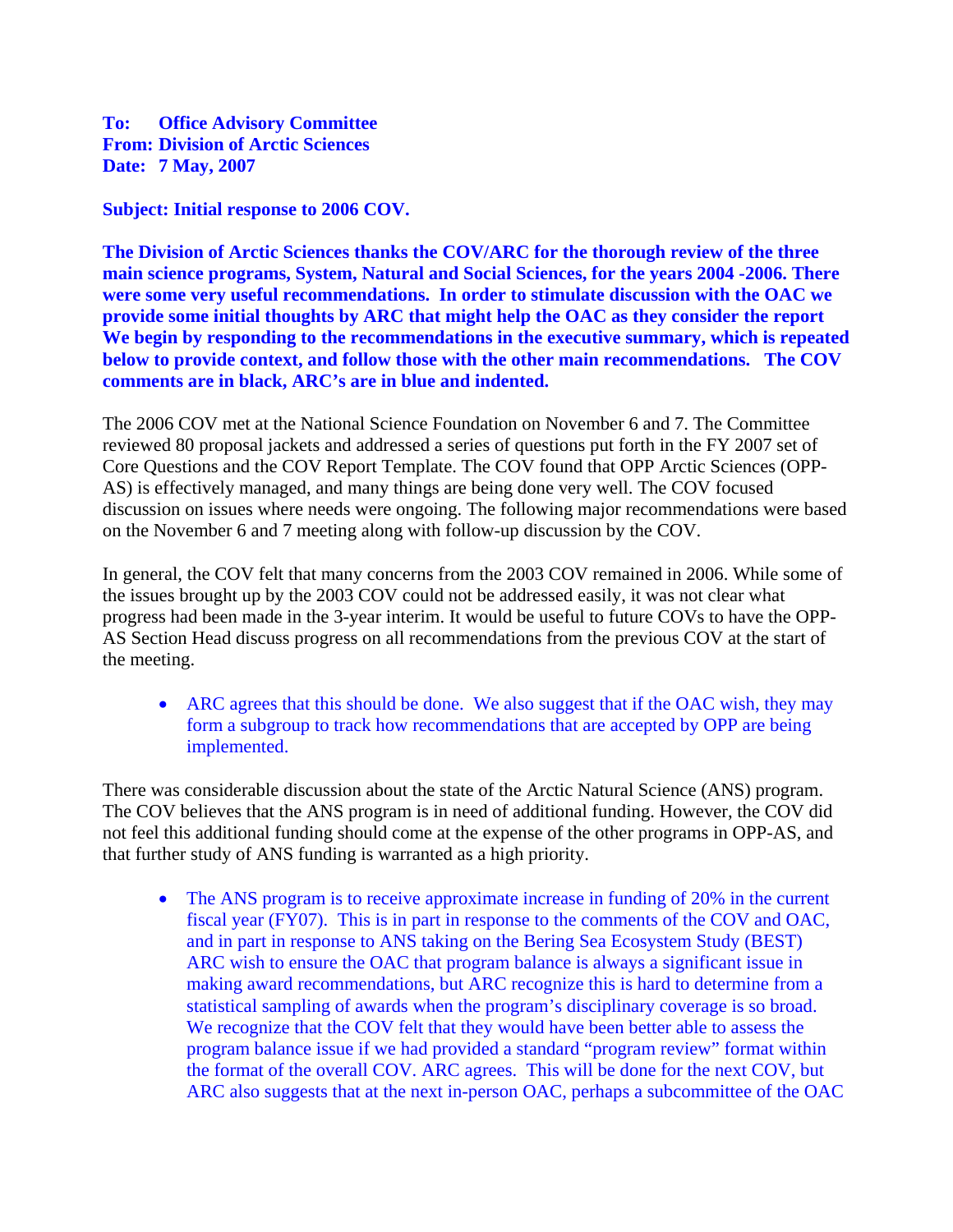be provided with this review so that the OAC can provide input to ARC on this important issue before the next COV.

Insufficient data was available to address many of the questions presented to the COV, particularly with respect to management of OPP-AS. While some of the needed data may be available, the COV believed that there was a greater need for data collection and management. One mechanism for this was proposed.

• ARC notes that the COV were frustrated that the data needed to answer many of the template questions were not readily available from standard NSF systems, and thus not provided to them. They did not feel that the sampling of proposals provided adequate input. They recommended that ARC reviewers use a relatively simple one-page checklist to assess each proposal (both awards and declines). There are federal regulations on the types of information that the government can collect, making it difficult to capture the data needed to answer several of the questions. This is an NSFwide issue; however, ARC will monitor the ongoing changes in the NSF-wide data collection system – particularly the new COV module of NSF's Enterprise Information System, to ensure that we are using those systems to their full capacity. NSF is in the process of rewriting the COV template to better align with the new strategic plan. Where possible, ARC will also participate on internal working groups to ensure that the COV template is appropriate. Where data are not being collected systematically within NSF, ARC will attempt to provide the data using a checklist completed by the PO (rather than reviewers) prior to the next COV.

For future COVs, it would be useful for the committee to better understand the programmatic context in which selected proposal jackets were reviewed. It would be helpful for each program officer to prepare a formal presentation that addresses the elements in the COV template, the overall context and objectives of the program, and the state of the program since the last COV, including what recommendations were adopted and how.

• ARC agrees, and as with the second response above, agrees that use of a more formal "program review" style briefings at the start of the COV would provide additional context.

The decision to decline based on program balance should be conveyed to the PI, particularly if panel or mail reviews rank the proposal uniformly high. OPP-AS should consider sharing examples of exemplary write-ups by program officers across the Office, thereby helping everyone continuously improve the quality, thoroughness, completeness, consistency, and clarity of these documents.

• The COV recommended that proposal jackets are clearer in documenting the rationale for award or decline recommendation, both in the review analysis and in correspondence with the PI. This is particularly important for highly ranked proposals that are declined, or less highly ranked proposals that are awarded. ARC agrees. This